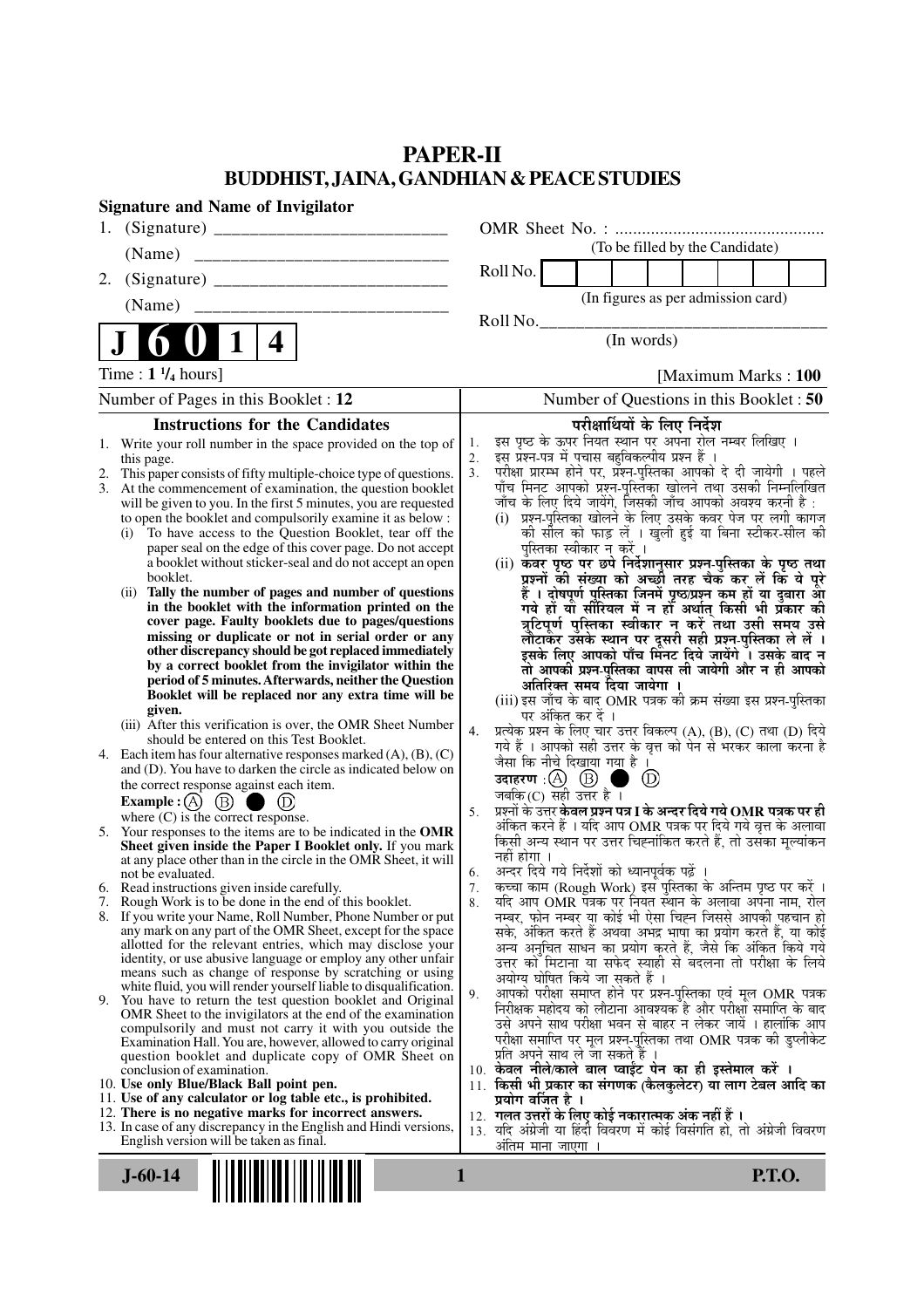#### **BUDDHIST, JAINA, GANDHIAN & PEACE STUDIES Paper – II**

### **Note :** This paper contains **fifty (50)** objective type questions of **two (2)** marks each. **All** questions are compulsory.

#### **1.** In which clan prince Siddhārtha born ?

- (A) Śākya
- (B) Koliya
- (C) Maurya
- (D) Gupta
- **2.** Identify the chronology of these events related to the life of the Buddha
	- (A) Birth, Enlightenment, Renunciation, Dharmachakrapravartana.
	- (B) Birth, Renunciation. Dharmachakrapravartana, Enlightenment.
	- (C) Dharmachakrapravartana, Birth, Renunciation, Enlightenment.
	- (D) Birth, Renunciation, Enlightenment, Dharmachakrapravartana.
- **3.** The person called the "Second Buddha" in Tibetan tradition is
	- (A) Śāntarakshita
	- (B) Kamalshēla
	- (C) Tārānātha
	- (D) Padmasambhava
- **4.** Not included in Pitaka literature :
	- (A) Dhammapada
	- (B) Nettippakarana
	- (C) Jātaka
	- (D) Suttranipāta

**Paper-II 2 J-60-14**

- **5.** Not included in the list of Buddhist scholars is
	- $(A)$  Dinnāga
	- $(B)$  Akalanka
	- (C) Dharmakīrti
	- (D) Vasubandhu
- **6.** The works of Dharmakīrti includes
	- I. Nyāyabindu
	- II. Visuddhimagga
	- III. Vādanyāya
	- IV. Sambandhparikshā
	- (A) I, II and III
	- (B) II, III and IV
	- (C) I, III and IV
	- (D) II and III only
- **7.** Right mindfulness included in the teaching of
	- (A) Śīla
	- (B) Upāya
	- (C) Samādhi
	- (D) Prainā
- **8.** "Ignorance is the root cause of all types of suffering". This statement can be taken from
	- (A) First Noble Truth
	- (B) Second Noble Truth
	- (C) Third Noble Truth
	- (D) Fourth Noble Truth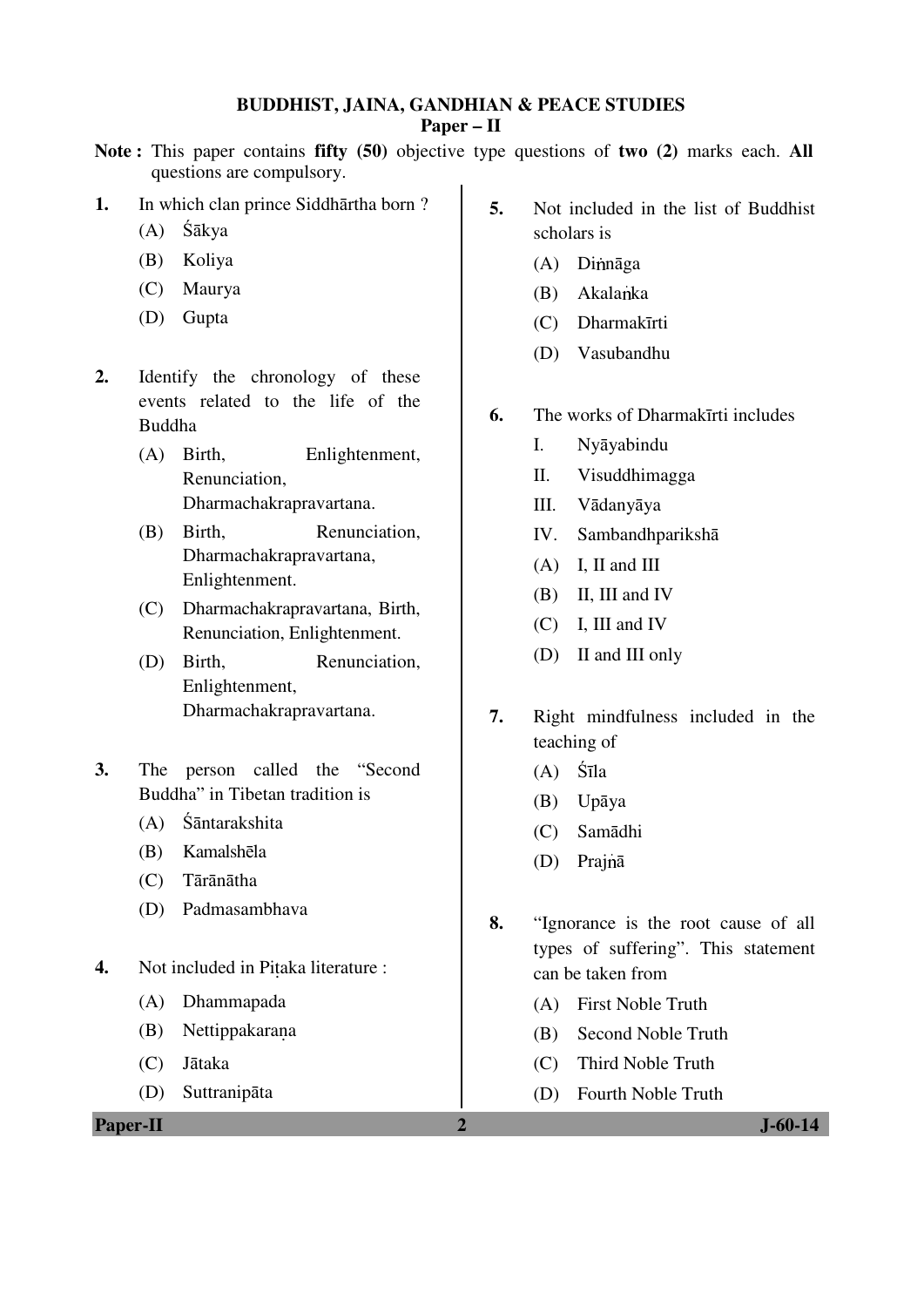## बौद्ध, जैन, गांधी और शान्ति अध्ययन ¯ÖÏ¿®Ö¯Ö¡Ö **– II**

**निर्देश :** इस प्रश्नपत्र में **पचास (50)** बहु-विकल्पीय प्रश्न हैं । प्रत्येक प्रश्न के **दो (2)** अंक हैं । सभी प्रश्न अनिवार्य हैं ।

- 1. बुद्ध का जन्म किस वंश में हुआ था ?
	- $(A)$  शाक्य
	- $(B)$  कौलिय
	- $(C)$  मौर्य
	- $(D)$  गुप्त
- 2. बुद्ध के जीवन से संबंधित इन घटनाओं को कालक्रम से यह सही संयोजन है:
	- $(A)$  जन्म, बोधि-प्राप्ति, महाभिनिष्क्रमण, धर्मचकप्रवर्तन
	- $(B)$  जन्म, महाभिनिष्क्रमण, धर्मचक्रप्रवर्तन, बोधि-प्राप्ति
	- $(C)$  धर्मचक्रप्रवर्तन, जन्म, महाभिनिष्क्रमण, बोधि-प्राप्ति
	- (D) जन्म, महाभिनिष्क्रमण, बोधि-प्राप्ति, धर्मचकप्रवर्तन
- 3. तिब्बती परम्परा में "दूसरा बुद्ध" कहे जाने वाले व्यक्ति का नाम है
	- $(A)$  शान्तरक्षित
	- $(B)$  कमलशील
	- $(C)$  तारानाथ
	- (D) पद्मसंभव
- 4. यह पिटक साहित्य में सम्मिलित नहीं है
	- $(A)$  धम्मपद
	- (B) नेतिप्पकरण
	- $(C)$  जातक
	- (D) सृत्तनिपात
- **5.** यह बौद्ध विद्वानों की सूची में सम्मिलित नहीं हैं :
	- $(A)$  दिङ्नाग
	- $(B)$  अकलंक
	- $(C)$  धर्मकीर्ति
	- (D) वसुबन्धु
- **6.** धर्मकीर्ति की रचनाएँ हैं :
	- I. न्यायबिन्दु
	- II. विसुद्धिमग्ग
	- III. वादन्याय
	- IV. संबन्ध परीक्षा
	- $(A)$  I, II और III
	- $(B)$  II, III और IV
	- $(C)$  I, III और IV
	- (D) केवल II और III
- 7. सम्यक स्मृति इन शिक्षाओं में सम्मिलित है:
	- $(A)$  शील
	- (B) उपाय
	- $(C)$  समाधि
	- $(D)$  प्रज्ञा
- 8. "अविद्या सभी प्रकार के दुःखों का मूल कारण है।" उपरोक्त कथन को लिया जा सकता है
	- (A) प्रथम आर्यसत्य से
	- (B) द्वितीय आर्यसत्य से
	- (C) तृतीय आर्यसत्य से
	- (D) चतुर्थ आर्यसत्य से

 **J-60-14 3 Paper-II**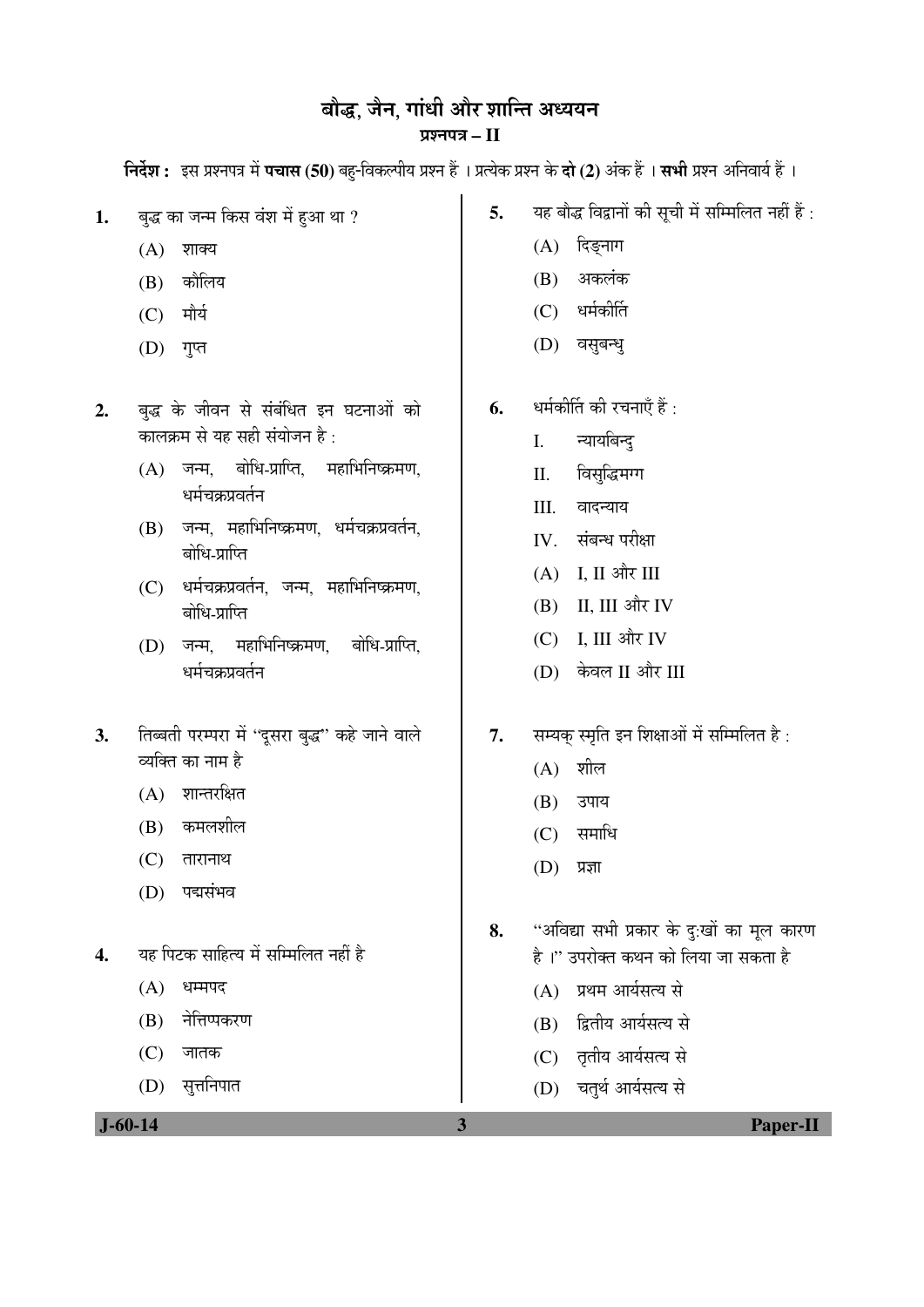- **9.** Give below are two statements, one labelled as Assertion (A) and other labelled as Reason (R) :
	- **Assertion (A) : Buddha** delivered the discourse of eightfold path to the five ascetics.
	- **Reason (R) :** Kaundinya, one of the five ascetics immediately understood the path and became the first Arhat in Buddhism.
	- (A) (A) is true, but  $(R)$  is not true.
	- (B) (A) is true and (R) is the correct explanation of (A).
	- (C) Both (A) and (R) are true, but (R) is not the correct explanation of (A).
	- (D) Both (A) and (R) are false.
- **10.** The place of craving (Trishna) in the twelve point Dependant origination is
	- (A) Ninth  $(9^{th})$
	- (B) Eighth  $(8<sup>th</sup>)$
	- (C) Seventh  $(7<sup>th</sup>)$
	- (D) Tenth $(10^{th})$
- **11.** The types of Jiva in Jain tradition are
	- (A) Five
	- (B) Four
	- (C) Two
	- (D) Three
- **12.** With the object of upliftment, the Buddha ordained the woman
	- (A) Celanā
	- (B) Āmrapāli
	- (C) Yasodā
	- (D) Brāhmī

**Paper-II 4 J-60-14**

- **13.** The number of rules of nuns prescribed in Buddhist tradition is
	- (A) 117 (one hundred seventeen)
	- (B) 212 (two hundred twelve)
	- (C) 227 (two hundred twenty seven)
	- (D) 312 (three hundred twelve)
- **14.** The Lord Buddha framed the rule with the sole object to protect the grass and subtle beings living therein
	- (A) Caityavāsa
	- (B) Var āvāsa
	- (C) Vihāra
	- (D) Uposatha
- **15.** As per chronological order, Tirthankara Pārśvanātha stands
	- (A) Twelfth  $(12^{th})$
	- (B) Twenty Third  $(23<sup>rd</sup>)$
	- (C) Tenth  $(10^{th})$
	- (D) First  $(1<sup>st</sup>)$
- **16.** The Birthplace of Lord Mahāvīra is
	- \_\_\_\_\_\_\_\_ (A) Vaīśālī
	- (B) Nālandā
	- (C) Pāvāpurī
	- (D) Bhagalpura
- **17.** This is not the work of Ācārya Kundkunda
	- (A) Samaya-Sāra
	- (B) Niyama-Sāra
	- (C) Astapāhuda
	- (D) Kasāyapāhuda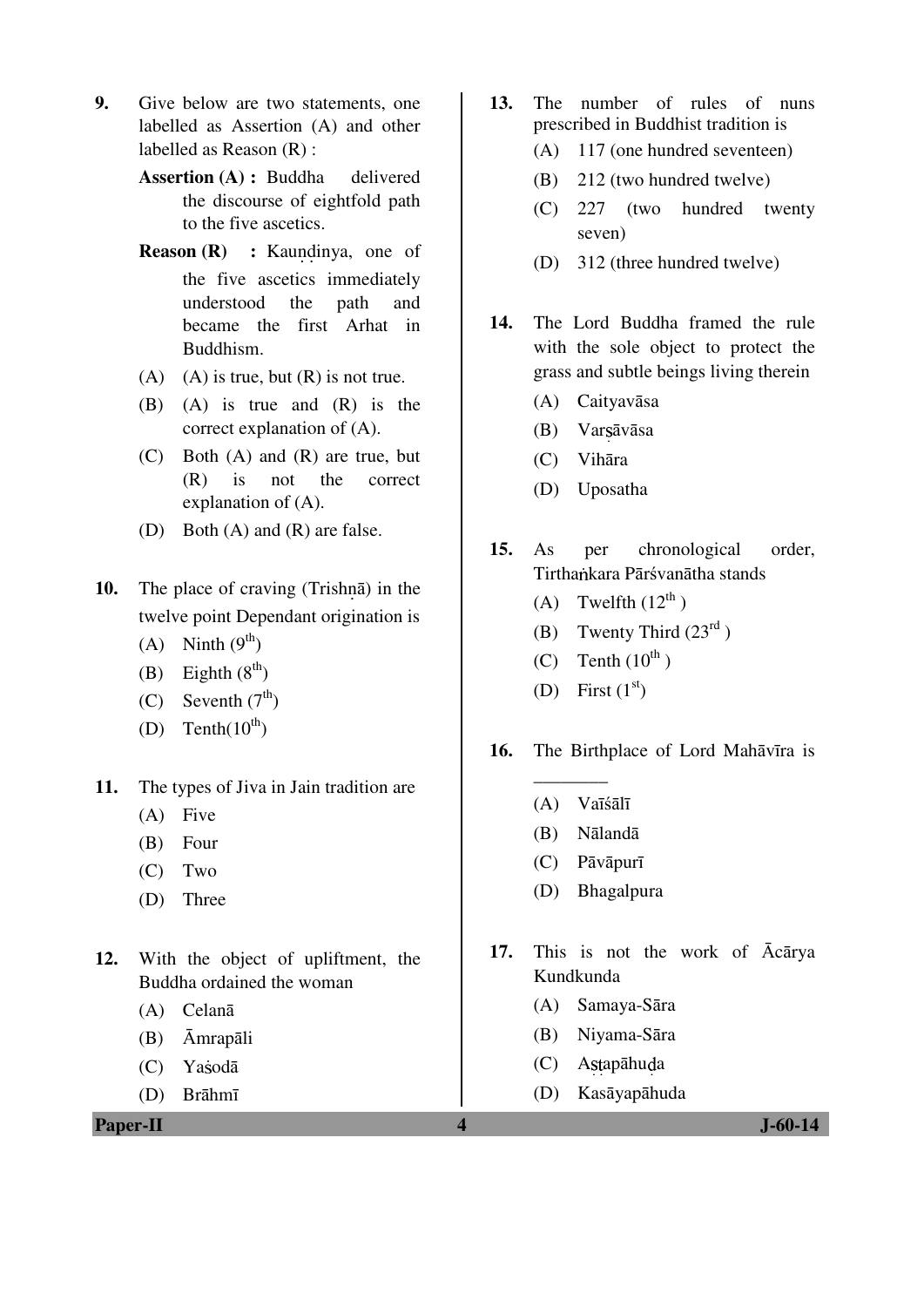- **9.** नीचे दो कथन दिए गए हैं. पहला प्रतिज्ञा (A) और दुसरे को हेत् (R) नाम दिया गया है:
	- प्रतिज्ञा (A) : बुद्ध ने पाँच भिक्षुओं को अष्टांगिक मार्ग का उपदेश दिया ।
	- हेतु (R) : पाँच भिक्षुओं में से एक कौण्डिन्य ने तत्काल मार्ग समझ लिया और बौद्ध धर्म का पहला अर्हत हुआ।
	- $(A)$   $(A)$  सत्य है, परन्तु (R) असत्य ।
	- (B) (A) सत्य है और (R), (A) की सही व्याख्या है ।
	- (C) (A) और (R) दोनों सत्य हैं पर (R),  $(A)$  की सही व्याख्या नहीं है।
	- (D)  $(A)$  और  $(R)$  दोनों असत्य हैं।
- 10. द्वादश निदानों वाले प्रतीत्यसमृत्पाद में तृष्णा का स्थान हैं :
	- (A) नौंवा $(9<sup>th</sup>)$
	- $(B)$  आठवाँ  $(8<sup>th</sup>)$
	- (C) सातवाँ  $(7^{\text{th}})$
	- (D) दसवाँ (10<sup>th</sup>)
- 11. जैन परम्परा में जीव के ये भेद हैं
	- $(A)$  पाँच
	- $(B)$  चार
	- $(C)$  दो
	- $(D)$  तीन
- 12. नारी के उत्थान की दृष्टि से बुद्ध ने इसे दीक्षा दी थी
	- $(A)$  चेलना
	- $(B)$  आम्रपाली
	- $(C)$  यशोदा
	- $(D)$  ब्राह्मी

 $(B)$  नियमसार

17. आचार्य कुन्द-कुन्द की रचना नहीं है

13. बौद्ध परम्परा में भिक्षणियों के नियमों की संख्या

14. तृण एवं सूक्ष्म जीवों की रक्षा के लिए भगवान

15. भगवान पार्श्वनाथ का तीर्थङ्करों में यह क्रम

यह निर्धारित है

 $(A)$  117 (एक सौ सत्रह)

(B) 212 (दो सौ बारह)

 $(C)$  227 (दो सौ सत्ताईस)

(D) 312 (तीन सौ बारह)

बद्ध ने नियम बनाया था

(A) चैत्यवास

 $(B)$  वर्षावास

(C) विहार

(D) उपोसथ

नियोजित है

 $(A)$  बारहवाँ (12th)

 $(B)$  तेईसवाँ (23 $^{rd}$ )

(C) दसवाँ  $(10^{th})$ 

16. यह भगवान महावीर का जन्म स्थान है

(D) प्रथम $(1<sup>st</sup>)$ 

 $(A)$  वैशाली

 $(B)$  नालन्दा

(C) पावापुरी

(D) भागलपुर

- (C) अष्टपाहुड
- 

 **J-60-14 5 Paper-II**

- 
- 
- 
- 
- 
- 
- 
- 
- 
- 
- 
- 
- 
- 

(A) समयसार

- 
- 

(D) कसायपाहुड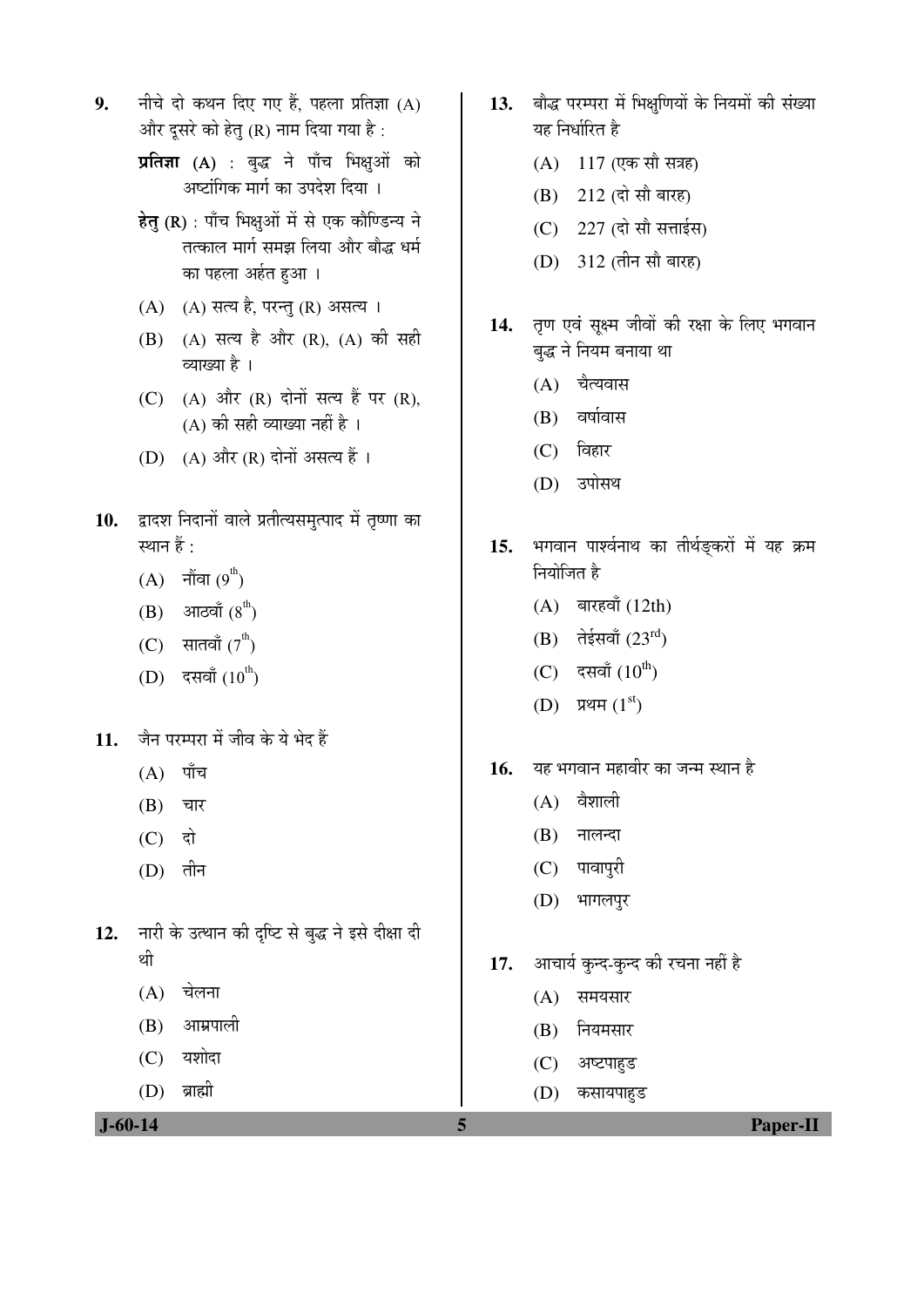- **18.** He is accepted as Śrutkevali in both the traditions-Digambara and Śvetambara
	- (A) Visnu Kumar
	- (B) Bhadrabahu
	- (C) Nandimitra
	- (D) Govardhana
- **19.** This institute is situated at Ahmedabad
	- (A) L.D. Institute of Indology
	- (B) Syādvāda Mahāvidyalaya
	- (C) Pārśvanāth Research Institute
	- (D) Bāhubalī Prākrit Research **Institute**
- **20.** The order of Asteya in five types of vratas is
	- (A) Fifth
	- (B) Fourth
	- (C) Second
	- (D) Third
- **21.** Ajanta cave temples are famous for
	- (A) Stūpa
	- (B) Painting
	- (C) Vihāra
	- (D) Caitya
- 22. The order of Samvara in Tattvas is
	- (A) First
	- (B) Second
	- (C) Third
	- (D) Fifth
- **23.** This is not included into Saptabhangī Naya
	- (A) Asti
	- (B) Nāsti
	- (C) Astica Nāstica
	- $(D)$ Thāpnīya
- **24.** The stages of soul in Jain tradition are
	- (A) one
	- (B) two
	- (C) three
	- (D) four
- **25.** The total number of knowledge in Jain tradition is
	- (A) four
	- (B) five
	- (C) six
	- (D) seven
- 26. According to the Mahāvamsa, the earlier name of Sāñchi was
	- (A) Rajagiri
	- (B) Cetiyagiri
	- (C) Brahmagiri
	- (D) Udaigiri
- 27. Earliest Āyāgapatta is found at
	- $(A)$  Śravanabelagolā
	- (B) Mysore
	- (C) Ahmedābād
	- (D) Mathurā
- **28.** Abhayamudrā is the sign of
	- (A) Jain statue
	- (B) Buddhist statue
	- (C) Vedic statue
	- (D) Islamic statue
- **29.** The concept of Ekendriya Jīva in plants is found in
	- (A) Jain tradition
	- (B) Vedic tradition
	- (C) Buddhist tradition
	- (D) Cārvāk tradition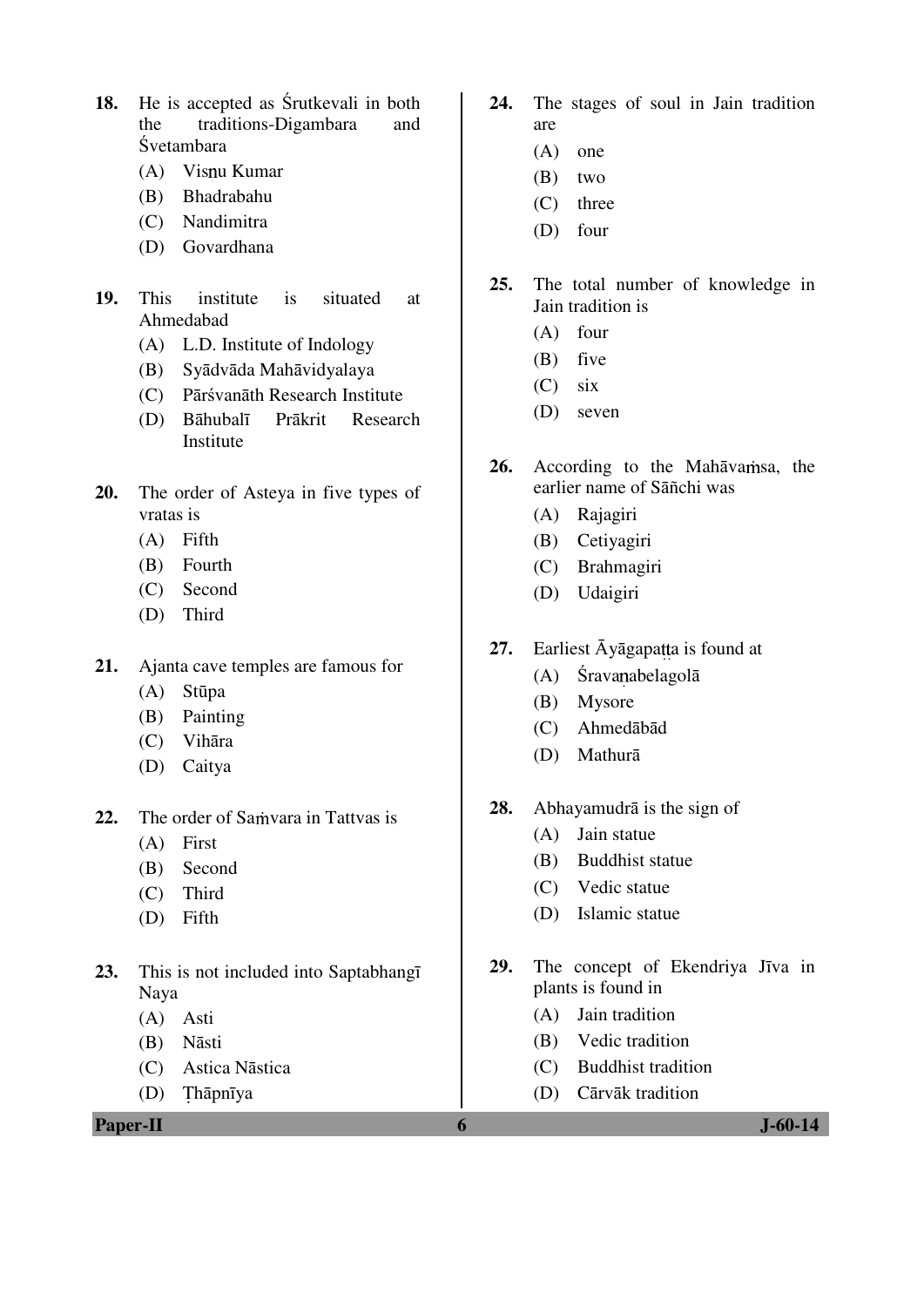- 18. श्रुतकेवली के रूप में दिगम्बर और श्वेताम्बर, दोनों परम्पराओं में समान रूप से स्वीकार किया गया है
	- $(A)$  विष्णुकुमार
	- $(B)$  भद्रबाह
	- $(C)$  नन्दिमित्र
	- $(D)$  गोवर्धन
- 19. यह संस्थान अहमदाबाद में स्थित है
	- $(A)$  एल.डी. इन्स्टीट्यूट ऑफ इन्डालाजी
	- (B) स्याद्वाद महाविद्यालय
	- (C) पार्श्वनाथ शोध-संस्थान
	- (D) बाहुबली प्राकृत शोध संस्थान
- 20. पाँच व्रतों में 'अस्तेय' का क्रम है
	- $(A)$  पाँचवा
	- $(B)$  चौथा
	- (C) दूसरा
	- $(D)$  तीसरा
- 21. ¥जन्ता गुहा-मन्दिर इसके लिए प्रसिद्ध हैं
	- $(A)$  स्तूप
	- (B) पेन्टिंग
	- $(C)$  विहार
	- $(D)$  चैत्य
- **22.** तत्त्वों में संवर का क्रम है
	- $(A)$  पहला
	- (B) दूसरा
	- $(C)$  तीसरा
	- $(D)$  पाँचवां
- 23. सप्तभंगी नय में यह सम्मिलित नहीं है
	- $(A)$  अस्ति
	- $(B)$  नास्ति
	- (C) अस्ति च नास्ति च
	- (D) ठापनीय
- 24. जैन परम्परा में आत्मा की अवस्थाएँ वर्णित हैं
	- $(A)$  एक
	- $(B)$  दो
	- $(C)$  तीन
	- $(D)$  चार
- 25. जैन परम्परा में ज्ञान की यह संख्या है
	- $(A)$  चार
	- $(B)$  पाँच
	- (C)  $\overline{\mathfrak{v}}$ :
	- $(D)$  सात
- 26. महावंस के अनुसार सांची का पूर्व नाम था
	- $(A)$  राजगिरी
	- $(B)$  चेतियगिरि
	- $(C)$  ब्रह्मगिरि
	- (D) उदयगिरि
- 27. प्राचीनतम आयागपट्ट यहाँ प्राप्त हुआ है
	- $(A)$  श्रवणबेलगोला
	- $(B)$  मैसूर
	- (C) अहमदाबाद
	- (D) मथुरा
- 28. अभयमुद्र इस मूर्ति परम्परा का लक्षण है
	- $(A)$  जैनमूर्ति
	- $(B)$  बौद्ध मूर्ति
	- $(C)$  वैदिक मूर्ति
	- (D) इस्लामिक मूर्ति
- 29. वनस्पति में एकेन्द्रिय जीव की अवधारणा इसमें है
	- $(A)$  जैन परम्परा
	- (B) वैदिक परम्परा
	- (C) बौद्ध परम्परा
	- (D) चार्वाक् परम्परा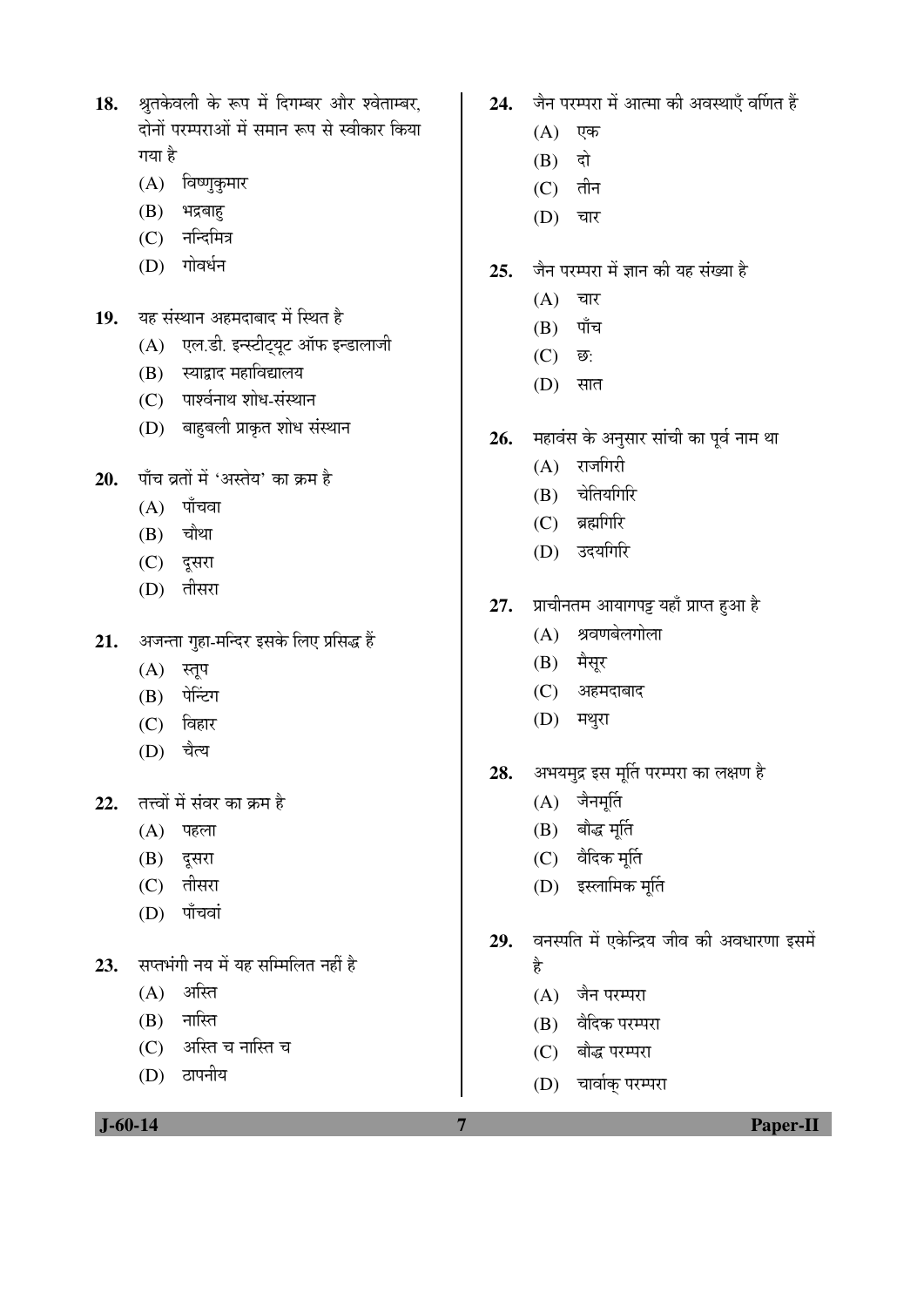- **30.** Donation is included into the Vrata
	- (A) Ahimsā
	- (B) Digvrata
	- (C) Deśavrata
	- (D) Śiksāvrata
- **31.** Of which State was Gandhi's father a pensioner when he died ?
	- (A) Vankaner
	- (B) Rajkot
	- (C) Junagarh
	- (D) Porbander
- **32.** Uttamchand Gandhi had the following number of sons :
	- (A) Three
	- (B) Four
	- (C) Five
	- (D) Six
- **33.** The State intrigues forced Uttamchand Gandhi to seek refuse in
	- (A) Rajkot
	- (B) Junagarh
	- (C) Porbander
	- (D) Bhavnagar
- **34.** "The right hand is already pledged to Porbander", was the statement of
	- (A) M.K. Gandhi
	- (B) Maganlal Gandhi
	- (C) Laxmidas Gandhi
	- (D) Uttamchand Gandhi

**Paper-II 8 J-60-14**

- **35.** Identify the incorrect statement :
	- (A) Kasturbai had never been to any school.
	- (B) Gandhiji and Kasturbai were of about the same age.
	- (C) Kasturbai's father, Gokuldas Makanii was a state official.
	- (D) Gandhiji and Kasturbai belonged to the same city.
- **36.** While a Law student in London, Gandhi also read
	- (A) The Light of Asia
	- (B) The Song Celestial
	- $(C)$  Both  $(A)$  and  $(B)$
	- (D) The Power of Non-violence
- **37.** Gandhi's first childhood friend was
	- (A) Sheikh Mehtab
	- (B) Uka
	- (C) Rajkumar Shukla
	- (D) Maganlan Gandhi
- **38.** How many times was Gandhiji jailed ?
	- (A) Seven
	- (B) Nine
	- (C) Eleven
	- (D) Fifteen
- **39.** The railway station in South Africa where Gandhiji was thrown out of the train was at
	- (A) Pretoria
	- (B) Petermaritzburg
	- (C) Charles Town
	- (D) Durban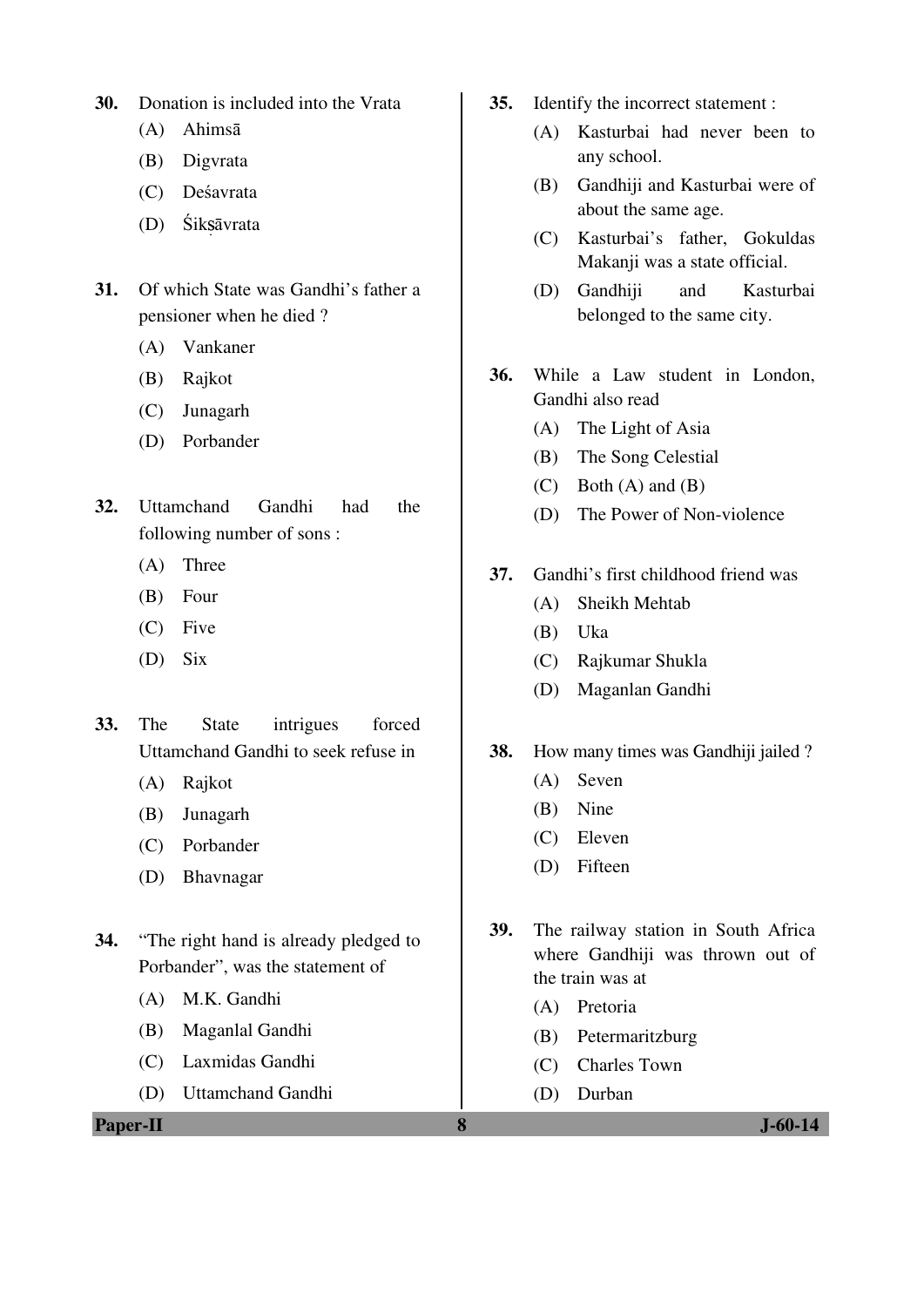- 30. दान को इस व्रत में समाहित किया जाता है
	- $(A)$  अहिंसा
	- (B) दिग्व्रत
	- $(C)$  देशव्रत
	- (D) शिक्षाव्रत
- 31. जब गांधीजी के पिताजी की मृत्यु हुई, तब वह किस राज्य से पेंशन लेते थे  $\overline{\partial}$ 
	- $(A)$  वांकानेर
	- (B) राजकोट
	- $(C)$  जुनागढ
	- (D) पोरबन्दर
- 32. उत्तमचन्द गांधी के पुत्रों की संख्या निम्नलिखित थी $\cdot$ 
	- $(A)$  तीन
	- $(B)$  चार
	- $(C)$  पाँच
	- (D) *ভ*:
- 33. राज्य के षड्यंत्रों के दबाव के कारण उत्तम चन्द गांधी को यहाँ पर शरण लेनी पड़ी
	- $(A)$  राजकोट
	- $(B)$  जूनागढ़
	- (C) पोरबन्दर
	- (D) भावनगर
- 34. "दायाँ हाथ पहले से ही पोरबन्दर को दिया जा चुका है ।" यह कथन इनका था ?
	- $(A)$  एम.के. गांधी
	- $(B)$  मगनलाल गांधी
	- $(C)$  लक्ष्मीदास गांधी
	- (D) उत्तमचन्द गांधी
- 35. गलत कथन को पहचानिए:
	- (A) कस्तूरबा किसी भी स्कूल में कभी नहीं गई ।
	- $(B)$  गांधीजी एवं कस्तूरबाई की उम्र लगभग बराबर थी ।
	- (C) कस्तूरबाई के पिताजी गोकुलदास <u>माकनजी एक राज्य अधिकारी थे</u> ।
	- (D) गांधीजी एवं कस्तूरबाई एक ही शहर से सम्बन्ध रखते थे ।
- 36. लन्दन में कानून के विद्यार्थी होते हुए गांधीजीने इसका अध्ययन भी किया था
	- $(A)$  द लाईट ऑफ एशिया
	- (B) द सांग सेलेशियल
	- $(C)$  दोनों  $(A)$  तथा  $(B)$
	- (D) अहिंसा की शक्ति
- 37. गांधीजी के बचपन का प्रथम मित्र यह था
	- $(A)$  शेख महताब
	- (B) ऊका
	- (C) राजकुमार शुक्ला
	- $(D)$  मगनलाल गांधी
- 38. Tiiधीजी कितनी बार जेल गए थे ?
	- $(A)$  सात बार
	- $(B)$  नौ बार
	- (C) ग्यारह बार
	- (D) पंद्रह बार
- 39. दक्षिण अफ्रिका में गांधीजी को जब ट्रेन से बाहर <u>निकाल कर फैंका गया था, वह स्टेशन यहाँ पर</u> £ÖÖ
	- (A) प्रिटोरिया
	- (B) पीटरमैरीट्जबर्ग
	- (C) चार्लजटाऊन
	- (D) डर्बन

 **J-60-14 9 Paper-II**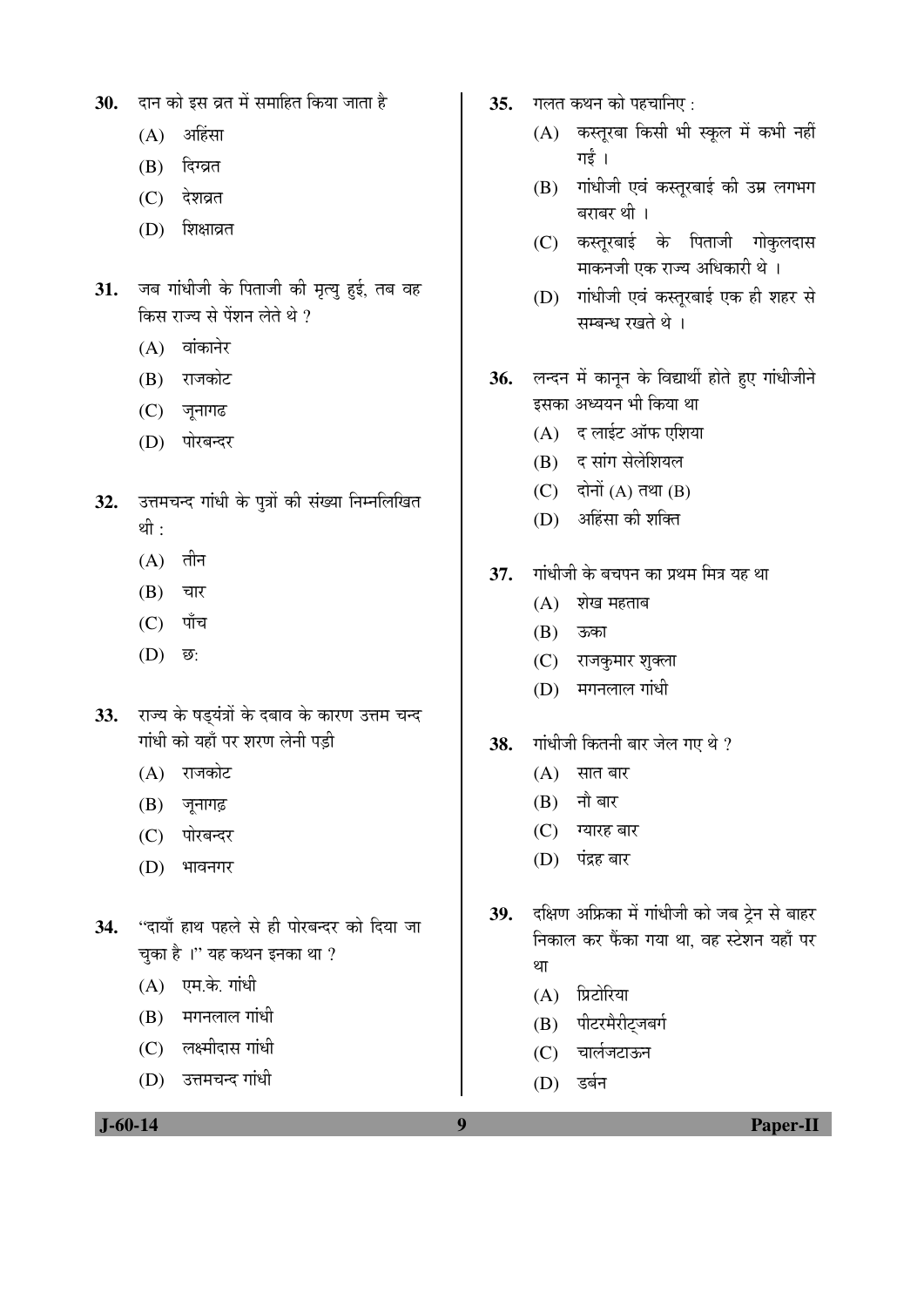- **40.** General Smuts deputed the following person to interview Gandhiji in prison for settlement :
	- (A) Albert Cartwright
	- (B) William Hosken
	- (C) Jordan
	- (D) Yusuf Mian
- **41.** Gandhiji decided to impose upon himself to observe some vows in South Africa till the abolition of the tax included
	- (A) To walk barefooted
	- (B) To adopt labourer's dress
	- (C) To have only one meal a day
	- (D) All the three  $(A)$ ,  $(B)$  and  $(C)$
- **42.** The first case Gandhiji pleaded in Bombay was the case of
	- (A) Dada Abdulla and Co
	- (B) Mamibai
	- (C) Shakila Bano
	- (D) Meenaben
- **43.** Gandhiji was in favour of
	- (A) Separating religion from politics
	- (B) Separating politics from religion
	- (C) Spiritualizing politics
	- (D) Both (A) and (B)
- **44.** To Gandhi, the correct statement is
	- (A) Rights are the only supreme consideration.
	- (B) Rights are independent of duties.
	- (C) True source of rights is the performance of duties.
	- (D) Performance of duties is insignificant.
- **45.** Gandhi-Irvin Pact was signed in
	- (A) 1930
	- (B) 1931
	- (C) 1935
	- (D) 1942
- **46.** Yeravada Pact was signed on
	- (A) September 24, 1932
	- (B) August 15, 1932
	- (C) September 24, 1933
	- (D) August 15, 1933
- **47.** Gandhiji had founded his Kocharb Ashram at
	- (A) Pretoria
	- (B) Ahmedabad
	- (C) Wardha
	- (D) Dandi
- **48.** Among the following who is the supported of peace ?
	- (A) Machiavelli
	- (B) Hitler
	- (C) Ben Laden
	- (D) Daisaku Ikeda
- **49.** The main problem in the way of World Peace is
	- (A) The Policy of Disarmament
	- (B) World Economic Integration
	- (C) Political Terrorism
	- (D) Religious Terrorism
- **50.** The main emphasis of CND is on
	- (A) Nuclear Warfare
	- (B) Control over consumerism
	- (C) No nuclear weapons
	- (D) Disarmament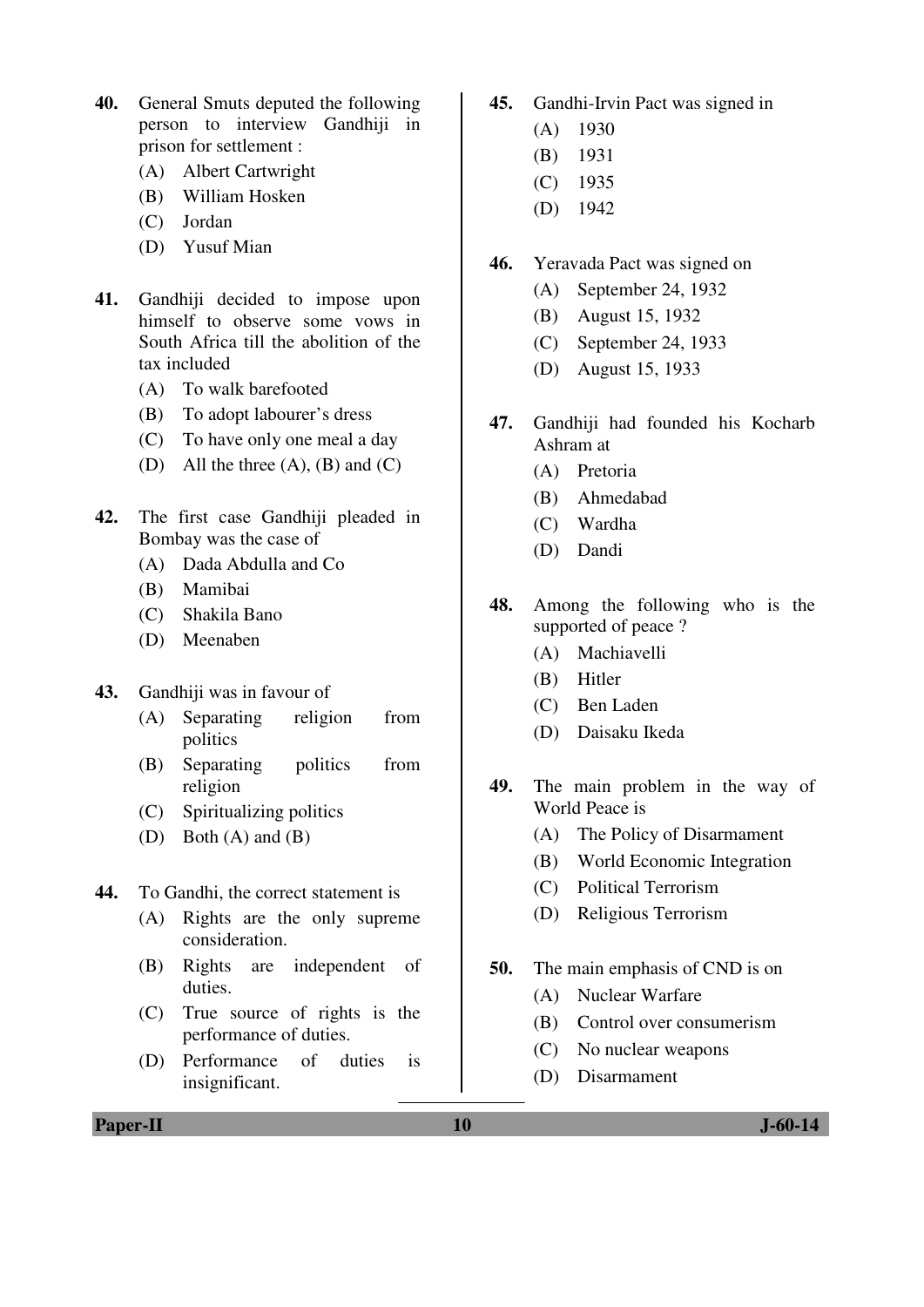- 40. जेल में समझौते के लिए गांधीजी के साथ साक्षात्कार के लिए जनरल स्मिथ के इस व्यक्ति को नियुक्त किया था
	- $(A)$  अलबर्ट कार्टराइट
	- $(B)$  विलियम हास्कन
	- (C) जोर्डन
	- (D) युसुफ मियाँ
- 41. दक्षिण अफ्रीका में टैक्स की समाप्ति तक गांधीजी ने कुछ शपथों का पालन करने का निश्चय लिया था जिसमें शामिल थीं
	- $(A)$  नंगे पाँव चलना
	- (B) एक मज़दूर की पोशाक में रहना
	- (C) दिन में केवल एक बार भोजन करना
	- $(D)$  उपरोक्त तीनों  $(A)$ ,  $(B)$  और  $(C)$
- 42. बम्बई में प्रथम केस की जो पैरवी गांधीजी ने की थी, वह इनका था
	- (A) दादा अबदुल्ला एंड कम्पनी
	- $(B)$  मामीबाई
	- $(C)$  शकीला बानो
	- $(D)$  मीनाबेन
- 43. गांधीजी इसके पक्षधर थे
	- $(A)$  धर्मविहीन राजनीति
	- $(B)$  राजनीति विहीन धर्म
	- (C) राजनीति का आध्यात्मीकरण
	- (D) दोनों (A) और (B)
- 44. गांधीजी के अनुसार, सही कथन यह है
	- $(A)$  अधिकार ही एकमात्र सर्वोपरि विचार हैं ।
	- (B) अधिकार कर्त्तव्यों से स्वतंत्र हैं ।
	- $(C)$  कर्त्तव्यपालन ही अधिकारों का सही स्रोत है ।
	- $(D)$  कर्त्तव्यपालन गौण है।
- 45. गांधी-डरबन समझौता इस वर्ष हुआ था
	- (A) 1930
	- (B) 1931
	- (C) 1935
	- (D) 1942
- 46. यरवदा समझौता इस वर्ष में हुआ था
	- (A) सितम्बर 24, 1932
	- (B) अगस्त 15, 1932
	- (C) सितम्बर 24, 1933
	- (D) आगस्त 15, 1933
- 47. गांधीजी ने कोचरब आश्रम की स्थापना यहाँ पर की थी
	- (A) प्रिटोरिया
	- $(B)$  अहमदाबाद
	- $(C)$  वर्धा
	- (D) दांडी
- 48. इनमें से शान्ति का समर्थक कौन है ?
	- $(A)$  मैक्याविलि
	- $(B)$  हिटलर
	- (C) बिन लादेन
	- (D) दायसाकू इकेडा
- 49. विश्व शान्ति की राह में मुख्य समस्या है
	- $(A)$  निरस्त्रीकरण की नीति
	- $(B)$  विश्व आर्थिक एकीकरण
	- $(C)$  ) राजनैतिक आतंकवाद
	- (D) धार्मिक आतंकवाद
- 50. सी.एन.डी. का मुख्य जोर इस बात पर है
	- $(A)$  नाभिकीय युद्ध
	- (B) उपभोक्तावाद पर नियंत्रण
	- $(C)$  नाभिकीय हथियारों की समाप्ति
	- (D) निरस्त्रीकरण